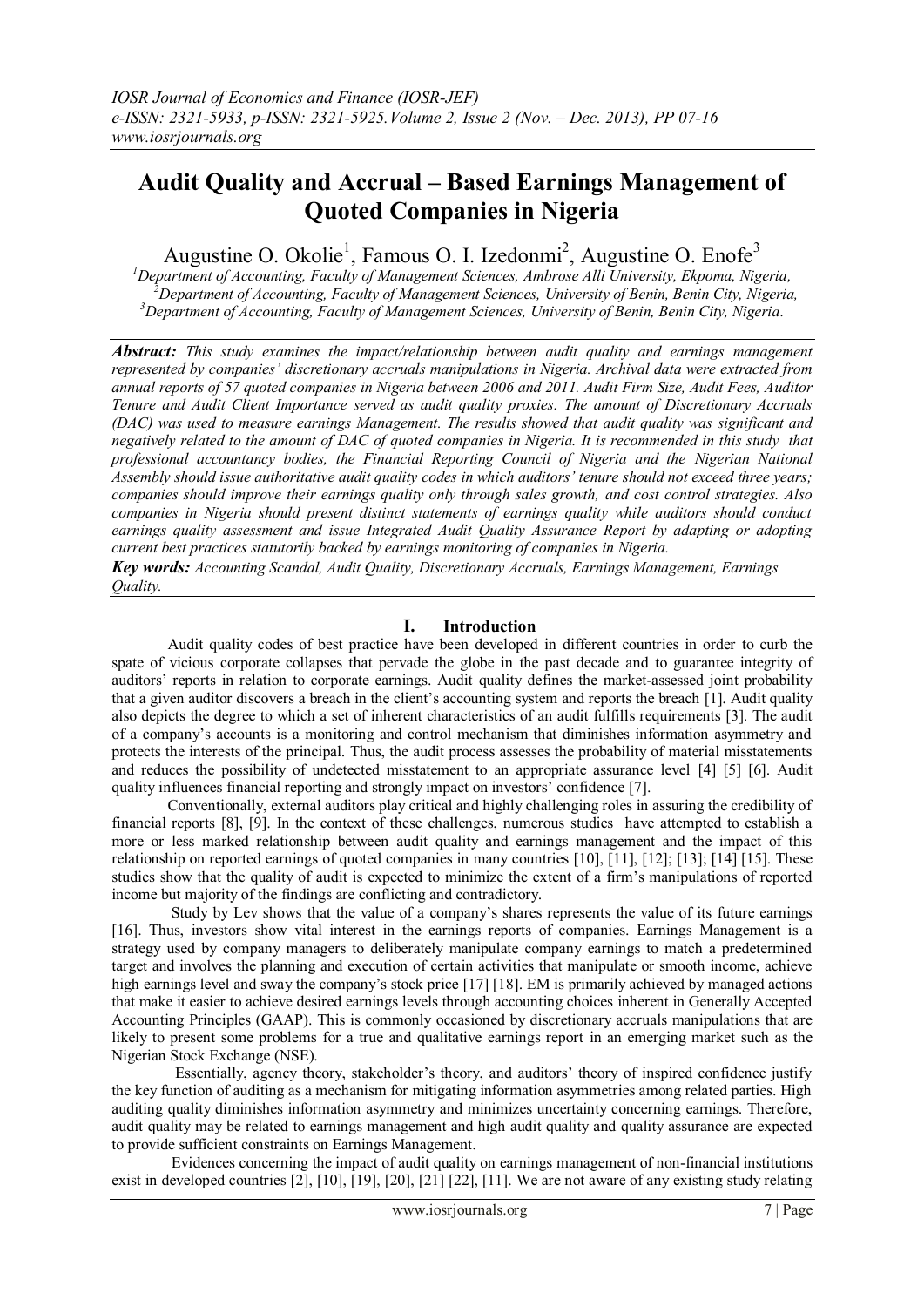to the impacts and association between audit quality and earnings management of quoted companies in the non – financial institutions in Nigeria.

 The conflicting results of prior studies require that further studies be done to confirm or refute aspects of extant literature relating to audit quality and earnings management especially in developing economies like Nigeria. This study follows the pattern of the multivariate analyses used, developed and modified by numerous authors between 1998 and 2012 in determining the relationship between audit quality and discretionary accruals management of quoted companies[10], [11] [12] [13] [14] [15].

## **1.2 Problem Analysis**

The quality of reported earnings and the ability of audit quality to effectively constrain earnings management (EM) of companies across the world and Nigeria in particular, have become considerably questionable due to recent corporate accounting scandals [23] [24]. The recent corporate financial scandals pose a great challenge to the veracity, credibility, utility or value relevance of the audit function. Badawi has reported a list of companies involved in cases of accounting scandals related to poor audit quality and earnings manipulations in the US in the past decade [23]. In Nigeria, corporate scandals such as the cases of Cadbury Nigeria Plc and African Petroleum plc [25] Savannah Bank and African International Bank [26]; Wema Bank, Nampak, Finbank and Spring Bank [27] and more recently Intercontinental Bank Plc; Bank PHB; Oceanic Bank Plc. and AfriBank Plc are known publicly reported cases that resulted in misleading financial reports. There is therefore a concern about the quality of accounting income and its relationship with the quality of the auditing process, which has been observed to increase over time following the periodical clusters of business failures, frauds, and litigations. The issue is whether these corporate collapses are not the outcome of poor audit quality and the inability of the audit function to arrest Earnings Management.

 EM through DAC is motivated by the need for accounting adjustments and allocations made at the end of a given year for a number of reasons. Usually, accounting for routine exchange transactions does not result in accounting records being properly stated on the accrual basis to make adjusting and allocation entries at the end of the accounting period. The required adjustments are necessitated by the need to ensure that the financial accounts disclose a true picture of the transactions and operations of the organization, as well as comply with GAAP. While the key concept is that GAAP based accounting is supposed to reflect, and not obscure true economic performance, GAAP may also be violated by actions that result or do not result in fraud. GAAP rules are often arbitrary, complicated, and occasionally misleading [28]. GAAP permits many accounting choices and requires much estimation through accruals, deferrals and allocations, thereby facilitating earnings management by companies make innumerable operating and accounting choices and hence engage in some form of earnings management [29].

 Knechel [5] posits that the companies that have involved in real accounting scandals greatly involved in transactions where the accounting was technically correct but which served primarily to obfuscate the financial health of the organizations and the results of their operations. Wells reported that widespread manipulation of accounting information and income misstatements through discretionary accruals may be attributable to the pressure on corporate accountants, auditors and organizational managers to show profits [30]. A common trend and threat among the companies that are involved in accounting and financial scandals are gross lack of integrity, character and transactions involving related parties [31], [24] [32].

 Drawing from the foregoing analysis, the major problem of this study is to determine whether audit quality can significantly constrain or minimize the negative consequences of earnings management of quoted companies in Nigeria. The study attempts to ascertain and establish whether audit quality exhibits significant impact and relationships with the amount of discretionary accruals of quoted companies in Nigeria.

## **II. Literature Review**

Some prior studies dealing with the relationship between audit quality and earnings management used popular models to test for the impact and relationship between audit quality and earnings management [10] [11] [13] [14] [15]. Becker, Defond, Jiambalvo, and Subramanyam conducted their study in the US business environment using discretionary accrual (DAC) to measure earnings management, focusing on income – increasing DAC and excluded firms that changed the auditor during their test period (1989 – 1992) from the analysis. This led them to note that the major limitation of their analysis was that their model ignored a number of audit quality variables that potentially confound their result [10]. Bauwhede, Willekens, and Gaeremynck posit that audit quality and public ownership act as constraints on income-decreasing EM but not on incomeincreasing earnings management in Belgium [11]. They estimated discretionary accrual (DAC) following Jones, 1991 model.

 Later studies attempt to correct the limitations in Becker, Defond, Jiambalvo, and Subramanyam study of 1998 as well as Bauwhede, Willekens, and Gaeremynck study of 2000 by introducing a number of perceived audit quality attributes into the model and examine the multiple as well as the individual effects of the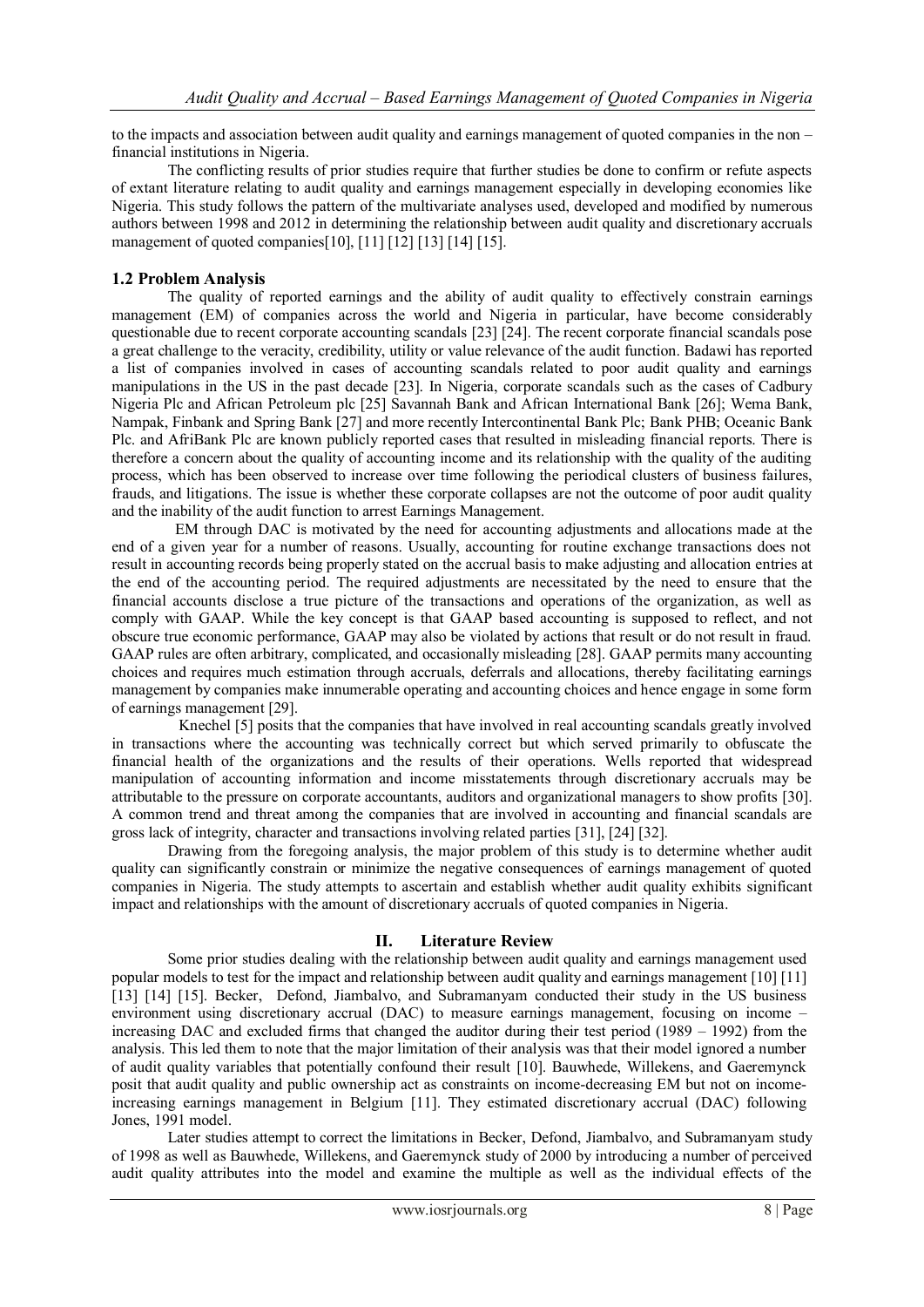identifiable audit quality variables. Heninger, in 2001, provides evidence that the probability of auditor litigation increases as clients report more positive (income-increasing) abnormal accruals [12]. Ebrahim provides additional evidence based on the US environment, using cash flows from operating activities reported in cash flows statement to estimate the total accruals and applied a time series version of the modified Jones, 1991 model to estimate the discretionary accruals [13]. Using a sample of companies listed in NYSE and AMEX, and after controlling for the auditor's tenure and client importance effects, the results provided additional evidence about the negative relationship between audit quality and earnings management behaviours. In estimating the model, Ebrahim controlled for the other audit quality attributes that affect the monitoring efficiency of the auditing process and the absolute value (magnitude) of discretionary accruals. Following Henninger, Ebrahim controlled for the client importance for the auditor (*IMPRT*) as measured by the ratio of the client's sales to the sales of all clients for a given auditor, and the duration of the auditor/client relationship (*TENURE*) [13].

 In studying the impact and relationship between audit quality and earnings management in France, Piot and Janin used discretionary accrual as the dependent variable and some identifiable audit quality attributes including audit firm size, audit tenure, and audit committee as explanatory variables along with manager ownership fraction, leverage, board independence, log of total assets, and cash flow from operations [14]. The study regarded multivariate analyses as being necessary to account for the marginal effect of each predictor on earnings management. The result of the study showed that in France, contrary to US studies, Big-5 audited companies do not exhibit a lower level of overall earnings management or a higher degree of conservatism in reported earnings, suggesting that size related audit quality differential does not operate in France with respect to accounting earnings.

 In providing evidence from Iran, Gerayli, Yanesari and Ma"atoofi determined the impact and relationship between audit quality and discretionary accruals [15]. They tested for the association between discretionary accruals and audit quality using 540 firm–year observations from Terhan Stock Exchange for fiscal years 2004 – 2009, applied auditor size, auditor industry specialization, and auditor independence as explanatory variables of audit quality taking them together as a multiple measure. The study found that audit quality is negatively associated with earnings management measured by discretionary accruals, indicating that companies which use Big4 auditors in Iran will engage in less earnings management than companies that use non-Big4 audit firms [15].

 In Nigeria, the only known study closely related to the present study was conducted in 2012 by Akindayomi who studied "Earnings Management and the Banking Crisis of the 1990s: Evidence from Nigeria" [33]. Akindayomi found that Nigeria banks show a positive association between earnings before taxes and provisions for loan losses, indicating earnings smoothing, and that healthy banks have smoother earnings than distressed ones while distressed banks deliberately understate loan loss provisions to inflate profitability.

# **III. Methodology**

 Secondary data obtained from a sample of 57 quoted companies are studied out of the non – financial firms quoted on the NSE over a period of six years from 2006 to 2011 resulting in 342 company accounting  $$ year observations. Archival data were extracted from annual reports and accounts of the selected companies. In this study, amount of discretionary accruals (DAC) is measured as the residual of Jones, 1991 model [34] modified by Dechow, Sloan and Sweeney, 1995 [21] and used by Becker, Defond, Jiambalvo, and Subramanyam, 1998 [10]. The hypothesis of the study applies to the DAC as follows:

 $H<sub>0</sub>$ : There is no significant relationship between audit quality and discretionary accruals management of quoted companies in Nigeria;

 There appears to be no agreed – upon metric for the measurement of audit quality construct up to the present time. The major proposition of this study is that earnings management depends on audit quality and we maintain that this study extends the audit quality proxy of audit firm size (AFS) to include other perceived proxies. In this study, we estimate audit quality by isolating each of the three most commonly applied surrogates as follows: Audit Firm Size in terms of Big-4 and Non-Big-4 audit firms; Audit Fees which also measures Auditor Independence; Auditor Tenure and Audit Client Importance. We treat the effects of using all the audit quality attributes together. The measurement and construct validity of all the independent variables and the specific review of the various proxies for estimating audit quality are contained in the Table 1 below.

# **3.1 Model Specifications**

The models for testing the effects and presumed relationships between dependent and independent variables considers the most commonly used audit quality proxies. We apply ordinary linear regression analyses to test the relationship between the dependent variable (DAC) and the identified independent audit quality variables. The model is specified as follows: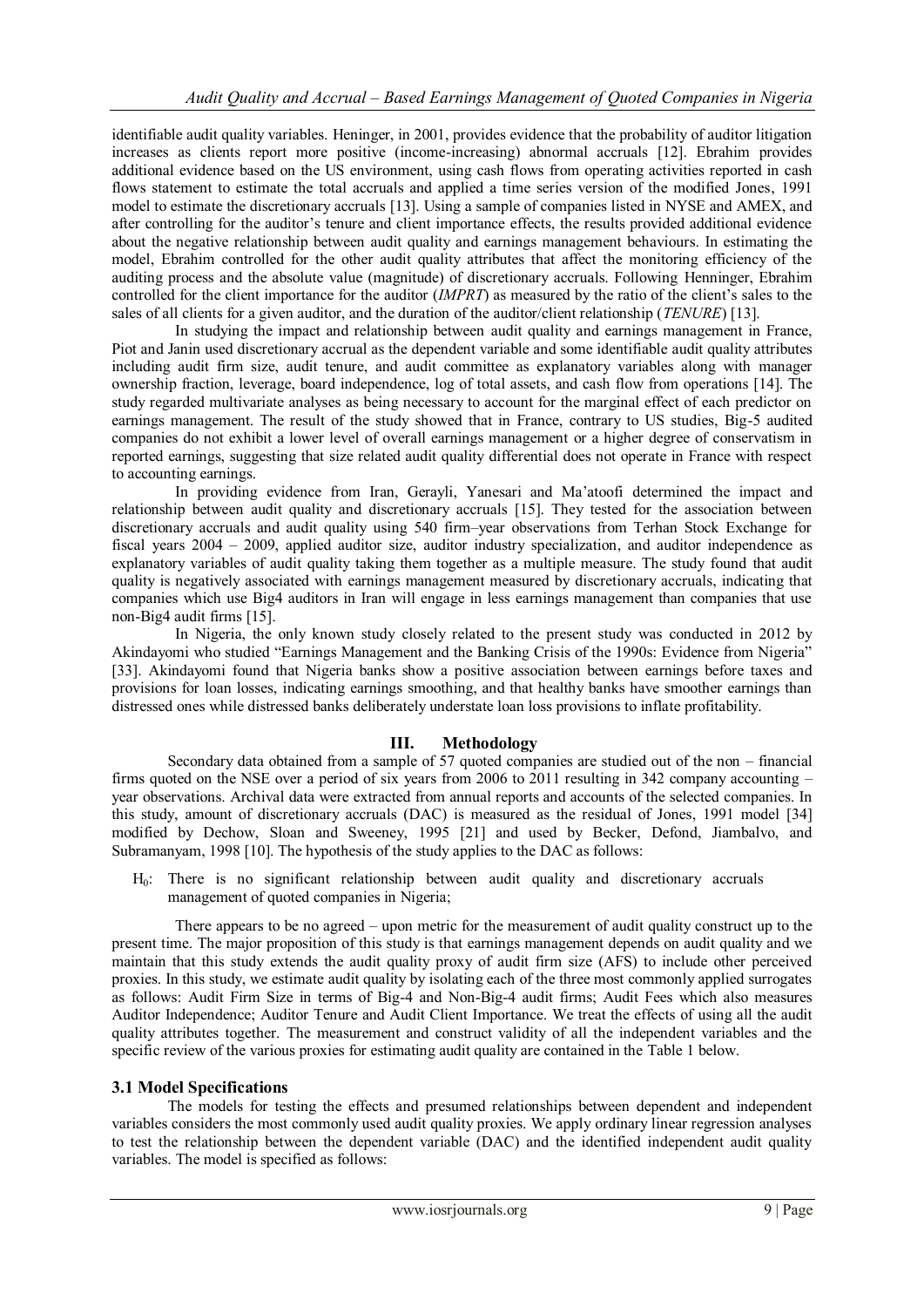$\text{DAC}_{\text{it}} = a_0 + \beta_1 \text{AFS}_{\text{it}} + \beta_2 \text{AF}_{\text{it}} + \beta_3 \text{AT}_{\text{it}} + \beta_4 \text{ACI}_{\text{it}} + \beta_5 \text{CFO}_{\text{it}} + \beta_6 \text{Gwth}_{\text{it}} + \beta_7 \text{CoySize}_{\text{it}} + \beta_8 \text{Lev}_{\text{it}} + e_{it}$  (1)

 The above equation is used to treat for robustness in order to correct for the effects of the constraints of using single audit quality proxies by applying all the identified perceived audit quality attributes together [12] [13]; [14] [15]. In terms of data analyses techniques, this study used pool and panel data with the application of Least Square (LS) regression analyses. The dependent variables and independent variables were pooled across section and time. Eviews, version 7.0 econometric package was applied to the pooled and panel data from 2006 to 2011 to estimate the model and model coefficients.

 The pooled and panel data regression results were complemented by some preliminary statistical analysis including descriptive statistical analysis and correlation. The results obtained from the regression analysis were subjected to some regression diagnostic tests of autocorrelation and Heteroscedaticity. To investigate the existence of multicolinearity, the variance inflation factors (VIFs) for each of the independent variables were computed by examining the OLS assumptions tests for normality; multicollinearity; heteroscedaticity; and autocorrelation.

| S/N            | <b>VARIABLES</b> | <b>DEFINITION</b>                                         | <b>TYPE</b> | <b>MEASUREMENT</b>                                                                                        |
|----------------|------------------|-----------------------------------------------------------|-------------|-----------------------------------------------------------------------------------------------------------|
| 1              | <b>DAC</b>       | Discretionary<br>Accruals<br>Management                   | Dependent   | Total Accrual minus Non-<br>Discretionary Accrual                                                         |
| $\overline{2}$ | <b>AFS</b>       | Audit Firm Size                                           | Independent | Dichotomous: '1' if company<br>is audited by a Big4, '0'<br>otherwise                                     |
| 3              | AF               | A measure of<br>Auditor<br>Independence                   | , ,         | Natural Log of the Audit Fees<br>Paid by the company.                                                     |
| $\overline{4}$ | AT               | <b>Audit Tenure</b>                                       | , ,         | Length of auditor-client<br>relationship: '1' if 3 $\text{yrs}^+$ &<br>'0' if otherwise.                  |
| 5              | <b>ACI</b>       | Degree of Audit<br>Client Importance<br>to the Audit Firm | , ,         | % of Turnover of each<br>company to Total Turnover of<br>Clients of the auditor within<br>the sample size |
| 6              | <b>CFO</b>       | Cash Flow From<br>Operations                              | Control     | CFO as % of Total Assets at<br>end of Year't'.                                                            |
| 7              | Gwth             | Growth Prospects<br>of the Company                        | , ,         | (Market Value divided by<br>Book Value of Equity) =<br>MPS/BVPS                                           |
| 8              | CoySize          | Company Size                                              | , ,         | Natural log of company Total<br>Assets                                                                    |
| 9              | Lev.             | Leverage                                                  | , ,         | <b>Total Debts</b><br>Equity                                                                              |

**TABLE 1: Measurement of Variables**

**IV. Data Analyses TABLE 2: Descriptive Statistics**

|               | Mean        | Median     | Maximum  | Minimum      | Std.Dev  | Jarque-Bera | Probability |
|---------------|-------------|------------|----------|--------------|----------|-------------|-------------|
| <b>DAC</b>    | $-1.00E-17$ | $-0.01773$ | 3.068736 | $-1.58074$   | 0.279332 | 31907.02    | 0.000       |
| <b>AFS</b>    | 0.702771    |            |          | $\mathbf{0}$ | 0.457615 | 76.42107    | 0.000       |
| AF            | 6.821742    | 6.9        | 8.22     | 5.04         | 0.577794 | 16.92742    | 0.000       |
| AT            | 0.942065    |            |          | $\mathbf{0}$ | 0.233914 | 3459.362    | 0.000       |
| <b>ACI</b>    | 5.536801    |            | 54.63    | 0.01         | 9.839493 | 1723.826    | 0.000       |
| <b>CFO</b>    | 11.66365    | 11.7       | 99.49    | $-126.16$    | 16.67328 | 3494.981    | 0.000       |
| <b>GWTH</b>   | 8.667909    | 2.7        | 1228.33  | $-24.64$     | 72.64753 | 922498.7    | 0.000       |
| <b>COSIZE</b> | 9.879723    | 9.97       | 11.66    | 7.87         | 0.790002 | 10.88827    | 0.004       |
| <b>LEV</b>    | 5.505743    | 1.39       | 685.82   | $-15.7$      | 43.15786 | 696687      | 0.000       |

*Source: computation derived from Eviews 7.0 by the author*

From TABLE 2 the descriptive statistics results show that DAC has a mean value of -1.00E-17 which suggest very minimal DAC value for the sample. The maximum, minimum and median values stood at 3.069 - 0.018 and -1.581 respectively while the standard deviation is 0.279. The Jacque-Bera statistic of 31907.2 alongside its p-value ( $p=0.00<0.05$ ) indicates that the data satisfies normality and the unlikelihood of outliers in the series.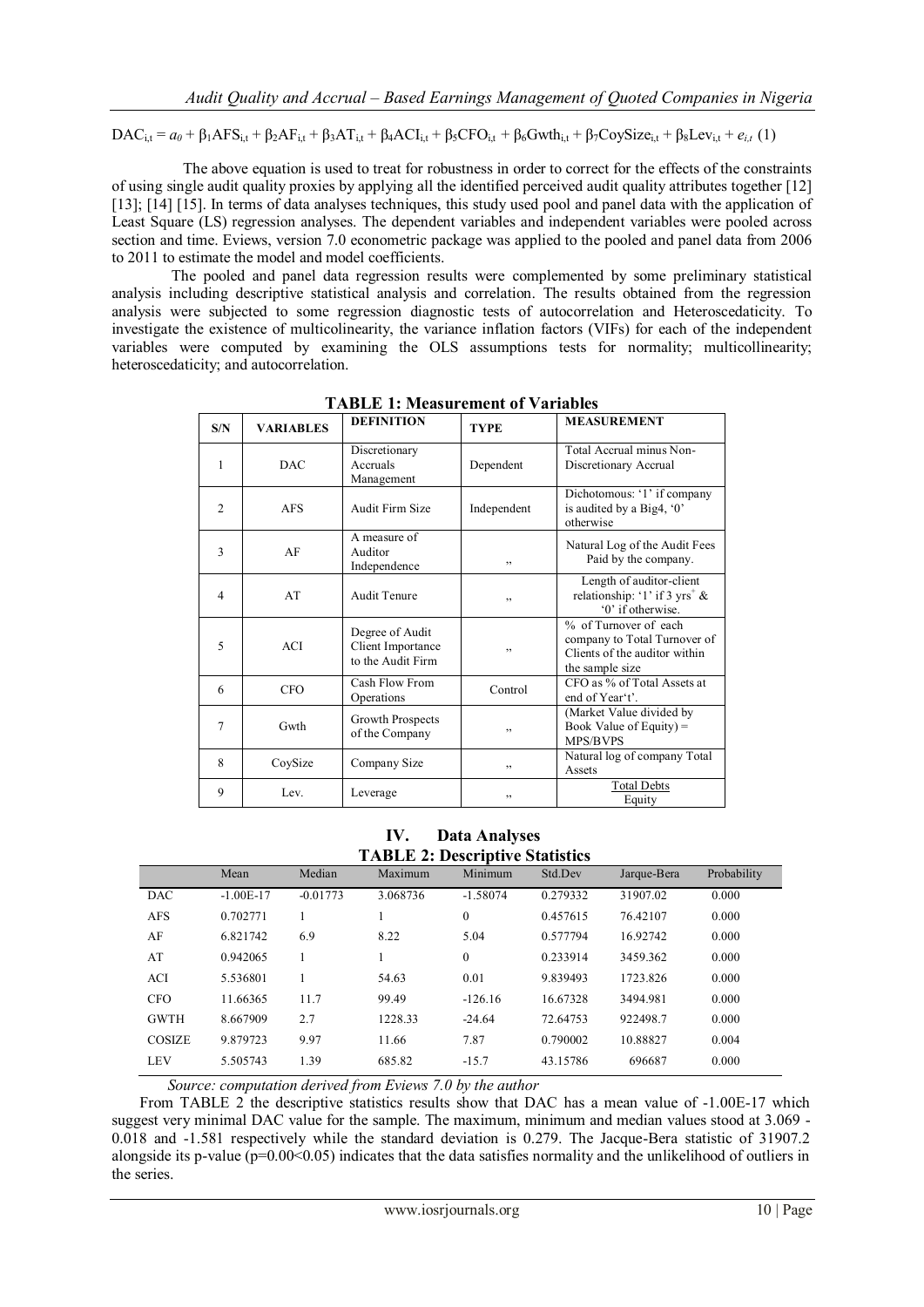## **4.1 Regression Assumptions Tests**

Descriptive statics has revealed that the p-values associated with Jarque-Bera statistics for the variables are all less than 0.05 indicating the normality of data and suitability for generalization. TABLE 3 below presents the regression assumptions tests.

| <b>Variance inflation test for Multicollinearity</b>       |                        |                                                                 |                     |        |  |  |  |
|------------------------------------------------------------|------------------------|-----------------------------------------------------------------|---------------------|--------|--|--|--|
|                                                            | Coefficient            |                                                                 | Centered            |        |  |  |  |
| Variable                                                   | Variance<br><b>VIF</b> |                                                                 |                     |        |  |  |  |
| $\mathcal{C}$                                              | 0.057367               |                                                                 | NA                  |        |  |  |  |
| <b>AFS</b>                                                 | 0.001355               |                                                                 | 1.481751            |        |  |  |  |
| AF                                                         | 0.003418               |                                                                 | 5.336608            |        |  |  |  |
| AT                                                         | 0.005258               |                                                                 | 1.140082            |        |  |  |  |
| ACI                                                        | 3.23E-06               |                                                                 | 1.702803            |        |  |  |  |
| <b>CFO</b>                                                 | 7.93E-07               |                                                                 | 1.071542            |        |  |  |  |
| <b>GWTH</b>                                                | 9.18E-08               |                                                                 | 2.856693            |        |  |  |  |
| COSIZE                                                     | 0.002956               |                                                                 | 9.567647            |        |  |  |  |
| <b>LEV</b>                                                 | 1.83E-07               |                                                                 | 2.76272             |        |  |  |  |
| <b>Breusch-Godfrey Serial Correlation LM Test:</b>         |                        |                                                                 |                     |        |  |  |  |
| F-statistic                                                | 0.125097               | Prob. $F(1,182)$                                                | 0.724               |        |  |  |  |
| Obs*R-squared<br>0.133254<br>Prob. Chi-Square(1)<br>0.7151 |                        |                                                                 |                     |        |  |  |  |
| <b>Heteroskedasticity Test: Breusch-Pagan-Godfrey</b>      |                        |                                                                 |                     |        |  |  |  |
| F-statistic                                                |                        | 1.33545                                                         | Prob. F(9,184)      | 0.2212 |  |  |  |
| Obs*R-squared                                              |                        | 11.89525                                                        | Prob. Chi-Square(9) | 0.2193 |  |  |  |
| Scaled explained SS                                        |                        | 96.39948                                                        | Prob. Chi-Square(9) | 0.3219 |  |  |  |
| <b>Ramsey RESET Test</b>                                   |                        |                                                                 |                     |        |  |  |  |
|                                                            |                        | Specification: DAC, C, AFS, AF, AT, ACI, CFO, GWTH, COSIZE, LEV |                     |        |  |  |  |
|                                                            | Value                  |                                                                 | Probability         |        |  |  |  |
| t-statistic                                                | 0.862159               |                                                                 | 0.3895              |        |  |  |  |
| F-statistic                                                | 0.3895<br>0.743318     |                                                                 |                     |        |  |  |  |
| Likelihood ratio                                           | 0.777317               |                                                                 | 0.378               |        |  |  |  |

|  | TABLE 3: Regression Assumptions Test (Dependent Variable = DAC) |  |  |
|--|-----------------------------------------------------------------|--|--|
|  |                                                                 |  |  |

Source: Computation derived from Eview 7.0 by the author

From TABLE 3, none of the variables have VIF's values exceeding 10 and hence none give serious indication of multicollinearity in relation to DAC. The Breusch-pagan-Godfrey test for Heteroscedaticity was performed on the residuals as a precaution. The results showed probabilities in excess of 0.05, which leads us to reject the presence of Heteroscedaticity in the residuals. The Lagrange Multiplier (LM) test for higher order autocorrelation reveals that the hypotheses of zero autocorrelation in the residuals were not rejected. This was because the probabilities (Prob. F, Prob. Chi-Square) were greater than 0.05. The LM test did not therefore reveal serial correlation problems for the model. The performance of the Ramsey RESET test showed high probability values that were greater than 0.05, meaning that there was no significant evidence of missspecification.

## **4. 2 Panel Unit Root Test**

In conducting the panel unit root, the Augmented Dicky Fuller (ADF) test was utilized. However, for robustness, we also conduct the unit root using the Breitung t-stat and the Im, Pesaran and Shin W-stat. All tests are conducted at intercept and trend and the results are presented and analyzed below:

## **TABLE 4 (a): Augmented Dickey Fuller (ADF) Unit Root Test**

| Null Hypothesis: Unit root (individual unit root process) |                   |            |  |  |  |  |
|-----------------------------------------------------------|-------------------|------------|--|--|--|--|
| Exogenous variables: Individual effects                   |                   |            |  |  |  |  |
| Automatic selection of maximum lags                       |                   |            |  |  |  |  |
| Automatic lag length selection based on AIC: 0 to 14      |                   |            |  |  |  |  |
| Method                                                    | Statistic         | Prob. $**$ |  |  |  |  |
| ADF - Fisher Chi-square                                   | 570.45            | 0.000      |  |  |  |  |
| ADF - Choi Z-stat                                         | $-17.2136$        | 0.000      |  |  |  |  |
| $\Delta\Delta$ in the contract of $\Delta$                | $\cdots$ $\cdots$ |            |  |  |  |  |

\*\* Probabilities for Fisher tests are computed using an asymptotic Chi -square distribution. All other tests assume asymptotic normality.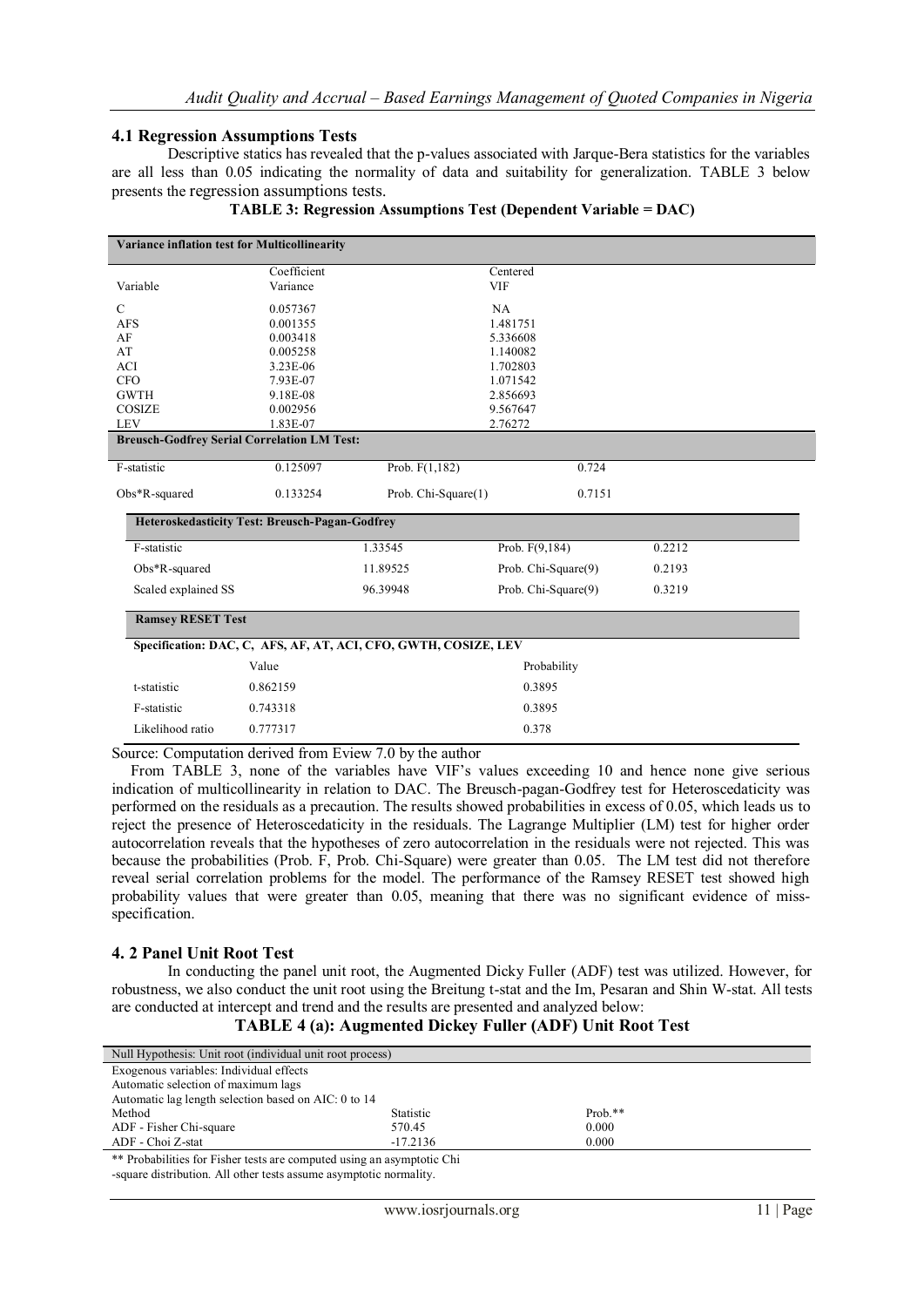| <b>TABLE 4(b): Breitung Unit Root Test</b>                        |            |  |  |  |  |  |
|-------------------------------------------------------------------|------------|--|--|--|--|--|
| Null Hypothesis: Unit root (common unit root process)             |            |  |  |  |  |  |
| Exogenous variables: Individual effects, individual linear trends |            |  |  |  |  |  |
| User-specified maximum lags                                       |            |  |  |  |  |  |
| Automatic lag length selection based on AIC: 0 to 3               |            |  |  |  |  |  |
| Statistic                                                         | Prob. $**$ |  |  |  |  |  |
| $-7.22855$<br>0.000<br>Breitung t-stat                            |            |  |  |  |  |  |
|                                                                   |            |  |  |  |  |  |

## **TABLE 4(c): Im, Pesaran and Shin unit root test**

| Null Hypothesis: Unit root (individual unit root process)         |                  |            |  |  |  |  |
|-------------------------------------------------------------------|------------------|------------|--|--|--|--|
| Exogenous variables: Individual effects, individual linear trends |                  |            |  |  |  |  |
|                                                                   |                  |            |  |  |  |  |
| User-specified maximum lags                                       |                  |            |  |  |  |  |
| Automatic lag length selection based on AIC: 0 to 3               |                  |            |  |  |  |  |
|                                                                   |                  |            |  |  |  |  |
| Method                                                            | <b>Statistic</b> | Prob. $**$ |  |  |  |  |
| 0.000<br>Im, Pesaran and Shin W-stat<br>$-109.105$                |                  |            |  |  |  |  |
| Source: Computation Derived from Eviews 7.0                       |                  |            |  |  |  |  |

TABLES 4(a), (b) & (c) above provide summary reports of panel unit root tests on the residuals of the regressions reported in the TABLE 5 below. The p-values reported in Table 4 (a) suggest that the hypothesis of no unit root can be rejected at least at the 5% level. Also, the ADF Fisher statistic (570.45) and the Choi Z-stat. (-17.214) for the stacked residuals indicate that the null hypothesis of non-stationarity is strongly rejected. The Breitung Unit Root Test result shows Breitung t-stat (-7.2286) and p-value (0.00) as presented in table 4 (b) and suggests that the null hypothesis of non-stationarity is strongly rejected at 5%. The Im, Pesaran and Shin unit root test results show Im, Pesaran and Shin W-stat (-109.105) and p-value (0.000) as presented in table 4(c) suggesting that the null hypothesis of non-stationarity is strongly rejected at 5%. With the stationarity condition of the series, the analyses proceed with the conduct of multiple regression analysis with confidence of a high probability of non-spurious regression results.

TABLE 5 below shows the result for Pooled (Stacked) OLS Regression Test Result, Panel OLS (Fixed Effects) Regression Test Result, and Panel OLS (Random effect) Regression Test Result.

| ттиры э. манре кетездин состронает татарге<br><i><u>vis</u></i> |                    |          |                       |          |                  |                    |             |  |
|-----------------------------------------------------------------|--------------------|----------|-----------------------|----------|------------------|--------------------|-------------|--|
| <b>POOLED OLS</b>                                               |                    |          | <b>PANEL OLS</b>      |          | <b>PANEL OLS</b> |                    |             |  |
|                                                                 |                    |          | <b>FIXED EFFECTS)</b> |          | (RANDOM EFFECTS) |                    |             |  |
| <b>VARIABLE</b>                                                 | <b>COEFFICIENT</b> | PROB.    | <b>COEFFICIENT</b>    | PROB.    |                  | <b>COEFFICIENT</b> | <b>PROB</b> |  |
| $\mathcal{C}$                                                   | $-0.023$           | 0.968    | 0.013                 | 0.965    | $-1.176$         | $0.000*$           |             |  |
| <b>EXPLANATORY</b>                                              | <b>VARIABLES</b>   |          |                       |          |                  |                    |             |  |
| ACI                                                             | $-0.001$           | 0.761    | $-0.001$              | 0.815    | $-0.014$         | $0.000*$           |             |  |
| AF                                                              | $-0.007$           | 0.948    | $-0.003$              | 0.957    | $-0.082$         | $0.001*$           |             |  |
| <b>AFS</b>                                                      | 0.045              | 0.487    | 0.028                 | 0.533    | $-0.152$         | $0.000*$           |             |  |
| AT                                                              | $-0.037$           | 0.235    | $-0.034$              | 0.645    | $-0.007$         | 0.613              |             |  |
| <b>CONTROL</b>                                                  | <b>VARIABLES</b>   |          |                       |          |                  |                    |             |  |
| CFO                                                             | 0.001              | 0.596    | 0.001                 | 0.216    | $-0.001$         | 0.142              |             |  |
| <b>GWTH</b>                                                     | 0.002              | $0.002*$ | 0.002                 | $0.021*$ | 0.004            | $0.002*$           |             |  |
| <b>LEV</b>                                                      | $-0.025$           | $0.001*$ | $-0.058$              | 0.463    | $-0.002$         | $0.006*$           |             |  |
| $R^2$                                                           | 0.184              |          | 0.184                 |          | 0.864            |                    |             |  |
| ADJ $R^2$                                                       | 0.134              |          | 0.146                 |          | 0.823            |                    |             |  |
| F-Stat                                                          | 7.202              |          | 4.853                 |          | 21.279           |                    |             |  |
| $P(f-stat)$                                                     | 0.000              |          | 0.000                 |          | 0.000            |                    |             |  |
| D.W                                                             | 2.083              |          | 2.09                  |          | 2.125            |                    |             |  |
| Hausman test                                                    | 0.54               |          |                       |          |                  |                    |             |  |

**TABLE 5: Multiple Regression test (Dependent Variable = DAC)**

Source: Computation derived from Eview 7.0 by the author. \* significant at 5% \*\* significant at 10%.

# **V. Discussion Of Result And Findings**

In discussing the results of the variable estimates, preference is placed on the descriptive statistic and Hausman Test. The descriptive statistics show that the mean value of audit firm size is 0.702. This suggests that majority of the companies in the sample were audited by the Big-4 Audit firms. This may be related to the level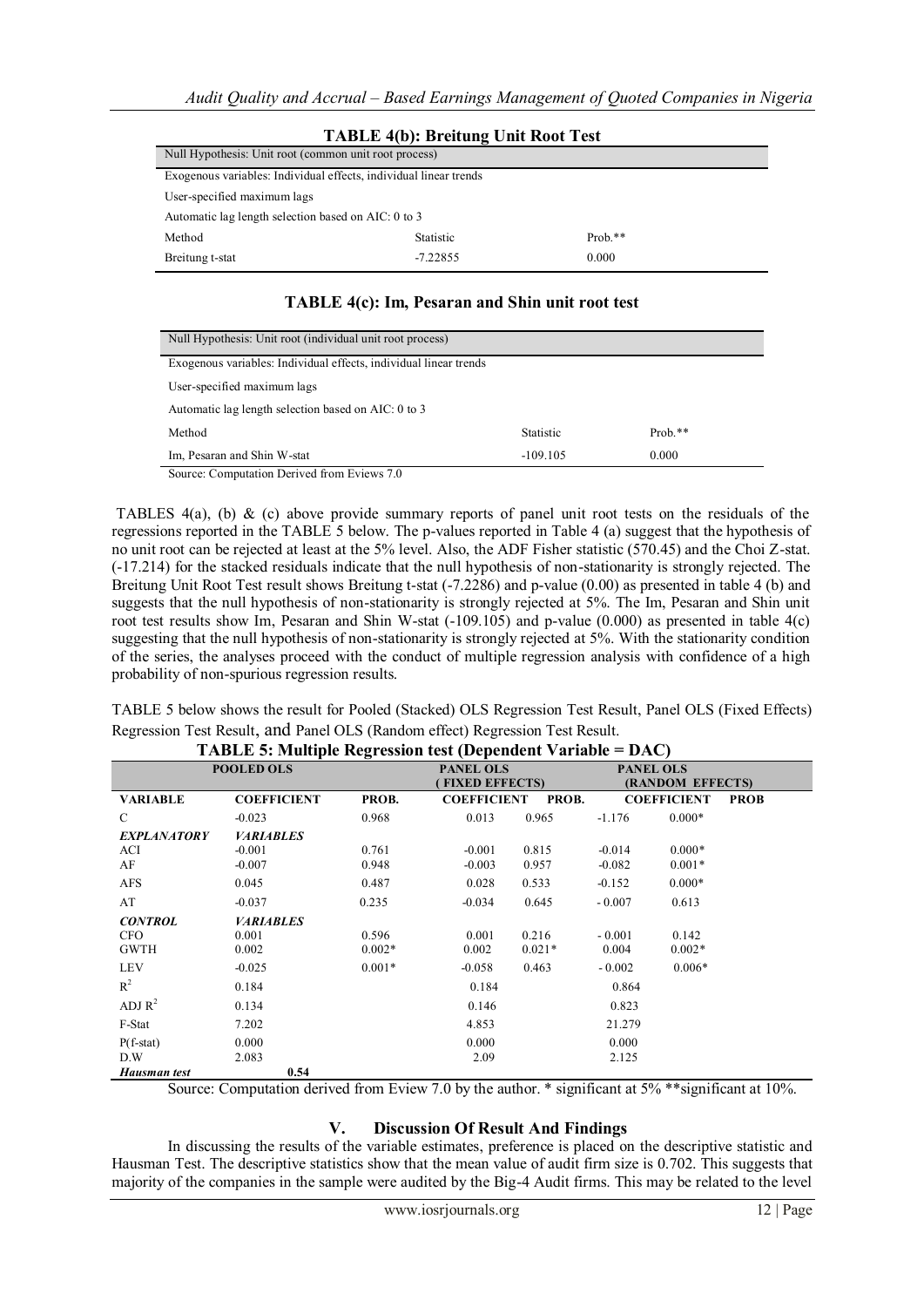of perceived audit firm quality being associated with the use of the Big-4 audit brand names by quoted companies in Nigeria. This result agrees with the findings of previous studies [1], [35], [10], [11], [36]. Other prior studies agree on audit quality as a function of audit firm size and demonstrate that larger (Big 8, Big 6, Big 5 or Big 4) audit firms possess greater capacity to constrain and minimise earnings management through accruals manipulations [37], [38], [39], [40], [41], [42]. Our result shows a considerable cluster of audit firm choice around the Big-4 audit brand names.

 The mean value of discretionary accrual (-1.00E-17) suggests a very minimal presence of discretionary accrual manipulation by the sampled companies. This corroborates the evidence in the USA that corporate managers might have shifted away from discretionary accrual management to real earnings management in the post Sarbanes – Oxley Act (SOX) period [43] [44]. This situation appears to be ostensibly replicated in Nigeria, perhaps because of the effects of globalization of World accounting and economic policies, and an anticipation of the adoption of SOX, IFRSs and similar codes of best practices which apparent partial presence is indicated by the promulgation of Financial Reporting Council of Nigeria Act, 2011.

 The descriptive statistic revealed that on the average, about 94% of the companies engage their audit firms for over three  $(3)$  years. The study reveals a considerable experience of a substantial number of audit firms in this distribution. Audit Tenure is defined in this study as the length of the auditor-client relationship. In Nigeria, it is professionally required that audit tenure should not exceed three years but this does not appear to be enforced.

 Using the Panel OLS (fixed effects) estimation result in line with the Hausman test, it is observed that, when we estimate the model using single measure for audit quality, the effect of audit fees on the level of discretionary accruals is positive (0.057) and significant ( $p=0.029$ ) at 5% level. This empirically validates the argument that higher fees may result in the impairment of auditor independence [45] and hence create greater opportunities for accrual manipulations [46] [47] [48], [49]. Some previous studies have shown that larger audit firms receive larger audit fees than smaller audit firms [46], [35], [48]. These prior results show that audit fees are significantly associated with audit quality. However, there appears to be a conflict between this result and some other previous studies especially when audit fees are treated as a measure of auditor independence (AI). In the absence of independence, the value of the audit service is greatly impaired. An auditor's lack of independence increases the possibility of being perceived as not being objective and qualitative. This implies that such auditor may not likely report a discovered breach. Higher fees paid by a company to its external auditors increase the economic bond between the external auditor and the client. Thus, the fees may impair the auditor"s independence [45]. In this respect, the result of this study is expected, as the impaired independence leads to poor audit quality, allowing for higher earnings management and poor earnings quality.

 The effect of audit firm size as a measure of audit quality on the level of discretionary accruals of quoted companies in Nigeria was found to be negative  $(-0.138)$  and significant ( $p=0.000$ ) at 5% level. This is in tandem with our theoretical expectation that the presence of Big-4 Auditors may constrain Earnings Management by minimizing the propensity of corporate managers to manage earnings through the inflation of discretionary accruals of quoted companies in Nigeria. This finding confirms the result of prior research [10], [11], [12], [13], [14] [15].

 The effect of auditor tenure on the level of discretionary accruals is negative (-0.021) and significant (p=0.007) at 5% level and suggest that longer auditor tenure may also result in less opportunities for accrual management [45] [50]. The auditor expertise hypothesis supports this argument indicating that the auditor learning curve associated with longer tenure may be effective in checking opportunistic behaviours of management.

 The degree of audit client importance to the audit firm (ACI) displays a negative (-0.014) and significant (0.000) relationship with discretionary accruals. Empirical evidences confirm the observed relationship between audit client importance and discretionary accruals [13]. Specifically, larger audit clients may try to manage earnings downwards. The test result supports the observations on the basis of panel OLS (Random effects). Audit fees appeared negative  $(-0.082)$  and significant at 5% (p=0.001) while audit firm size appeared negative (-0.152) and significant at 5% (p=0.000).

 The findings provide evidence that audit quality measures impact significantly on the level of discretionary accruals. Hence, the null hypothesis  $(H_0)$  of a no significant relationship between audit quality and discretionary accruals is rejected. The alternative hypothesis of significant negative relationship between audit quality measures and the amount of discretionary accruals of quoted companies in Nigeria is upheld at 5% level of significance.

## **5.1 Recommendations**

This study recommends that:

1. The management of quoted companies in Nigeria should, as a legal mandate, provide a "statement of the quality of its earnings" arrived at using acceptable and uniform criteria and make assertions that the earnings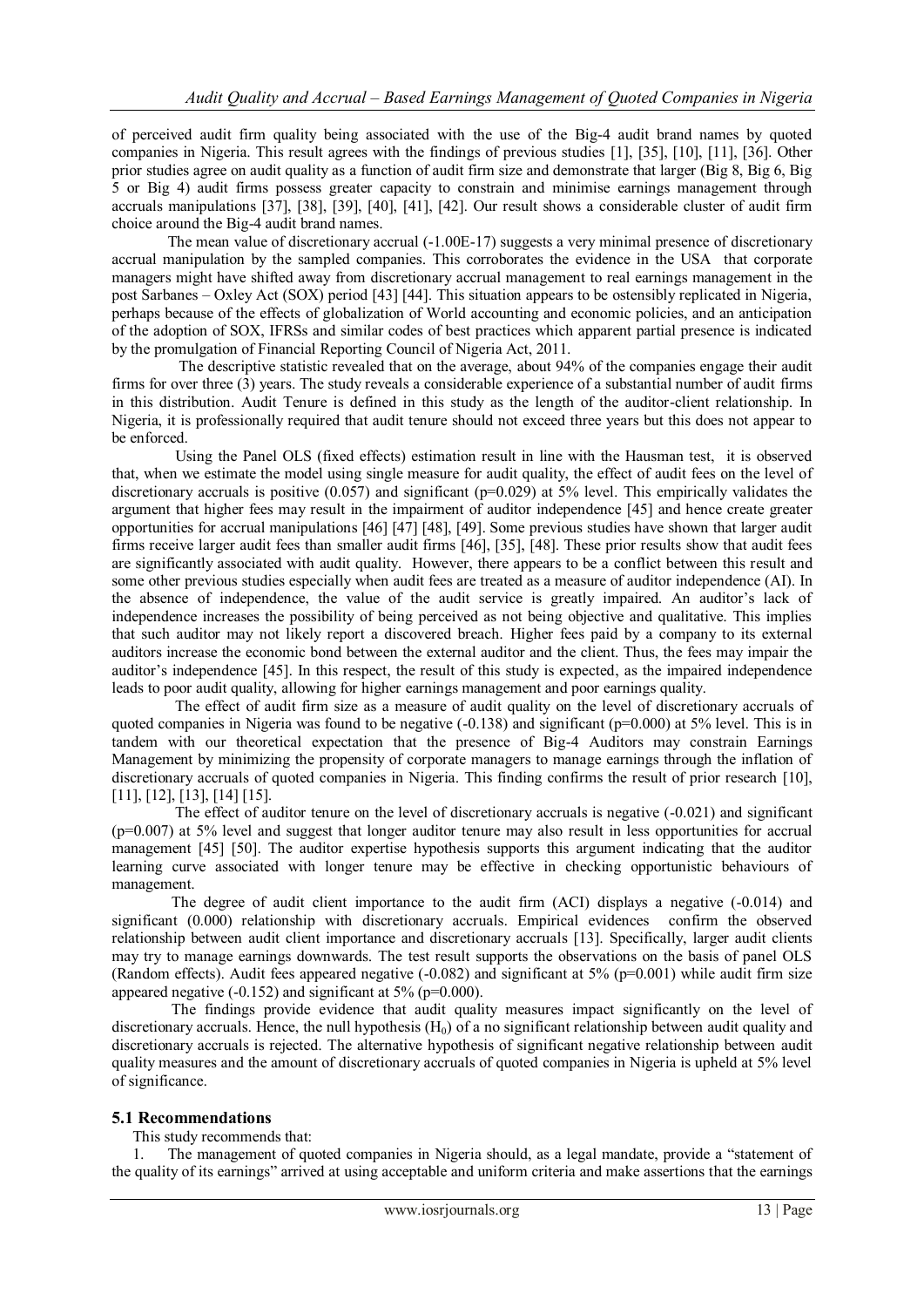of the company have not been manipulated (managed) during the period. Management can be held liable for any misstatement intended to distort or mislead the public with respect to the "quality of earnings". Management should be responsible for making an assertion about the company"s quality of earnings, similar to the financial statement assertions currently required. Given management's inherent bias, however, an evaluation of its own quality of earnings would not be viewed by the public as completely reliable.

2. The auditors of quoted companies in Nigeria should conduct Earnings Quality Assessment (EQA) following Earnings Management detection metrics and the techniques enumerated in this thesis and issue "Integrated Audit Reports" which will include EQA reports and Internal Control Reports in addition to normal annual audit reports. EQA reports will provide higher – quality information to financial statement users and meet the Stock Exchange, Regulatory Agencies and the public demand for greater assurance about the reliability of earnings figures. The conduct and completion of the EQA should be a legislative mandate while the auditors should be held responsible for EQA report they issue. Auditors' insight and expertise in this area is much like the expertise required to evaluate and report on management's assessment of internal controls under section 404 of the Sarbanes Oxley Act (2002).

3. The three years professional requirement for Auditors in Nigeria should be backed up by law and enforced. Considering the negative effects audit tenure may have on audit quality of independence (measured by audit fee in this study) and in line with global trends, professional accounting bodies, Financial Reporting Council of Nigeria, and the National Assembly should issue a codified and authoritative framework, guideline or standard for auditors" tenure and independence in Nigeria.

4. Attention should also be focused on companies" attempts to smooth or increase earnings to beautify its attractions in the stock market through unnecessary manipulation of real economic operations and cash flows. We recommend that companies earn high quality income only through sales growth and cost cutting activities since repeatable and fairly predictable earnings that come from sales and cost reductions presents the company"s earnings as high quality earnings in the eyes of investors.

5. Audit quality measures applied to effectively detect and report earnings misstatements will facilitate the achievement of the public expected low rate of audit failures. This implies that Auditors must plan and perform their audit procedures in a manner that will minimize the risk of an undetected material misstatement. Enhanced annual internal inspections and triennial peer reviews should further compel an enhancement of audit quality in this respect.

6. In order to enhance high Audit Quality and minimize Earnings Management, Companies in Nigeria should adapt to or engage in an outright adoption of currently available best practices like the provisions of US Public Companies Accounting Oversight (Sarbanes Oxley"s) Act, 2002 and Public Companies Accounting Oversight Board standards, the UK Financial Reporting Council"s Audit Quality Guidelines and Frameworks, followed by a statutorily backed earnings monitoring of companies in Nigeria.

## **5.2 Conclusion**

 Many past empirical studies investigate the implications of audit quality since the seminar work of DeAngelo in 1981. The majority of these investigations are based on developed economies, while very little is empirically known about the implications, relationships and impact of audit quality on earnings management in emerging or transition economies like Nigeria. This study has examined and documented evidences that are consistent with the relationship and effects which audit quality exerts on earnings management from the perspectives of discretionary accruals manipulations of companies listed on the Nigerian Stock Exchange.

 Based on a sample of 342 company – year observations from the NSE for the fiscal years, 2006 to 2011, and using four of the commonly applied audit quality measures (AFS, AF, and AT, ACI) together as perceived audit quality measures, for purpose of robustness, a massive and all-inclusive multivariate analyses was conducted. The result showed that audit quality is significant and negatively related to earnings management measured by discretionary accruals of quoted companies in Nigeria.

 Although the results of this study are similar to findings of many similar studies conducted in some more advanced economies, in arriving at the above conclusions, quoted financial institutions, unquoted companies and other firms located within the informal sector of the Nigerian economy were excluded; the sample covered six years of data drawn from annual accounts of sampled companies. The effect of these limitations is that external validity problem may be amplified to constrain the generalization of the results to cover different periods of time and different locations. The effects of inflation on figures related to financial statements, the estimation of discretionary accruals were ignored.

 The reported results and findings of this study present obvious implications for regulators such as the Securities and Exchange Commission, Professional Accounting Bodies, Financial Reporting Council of Nigeria, and the National Assembly, in their supervisory position to distinguish between legitimacy, outright fraudulent reporting and earnings statements that reflect the desires of management rather than the underlying performance of the company and to impose appropriate disciplinary penalties on offenders.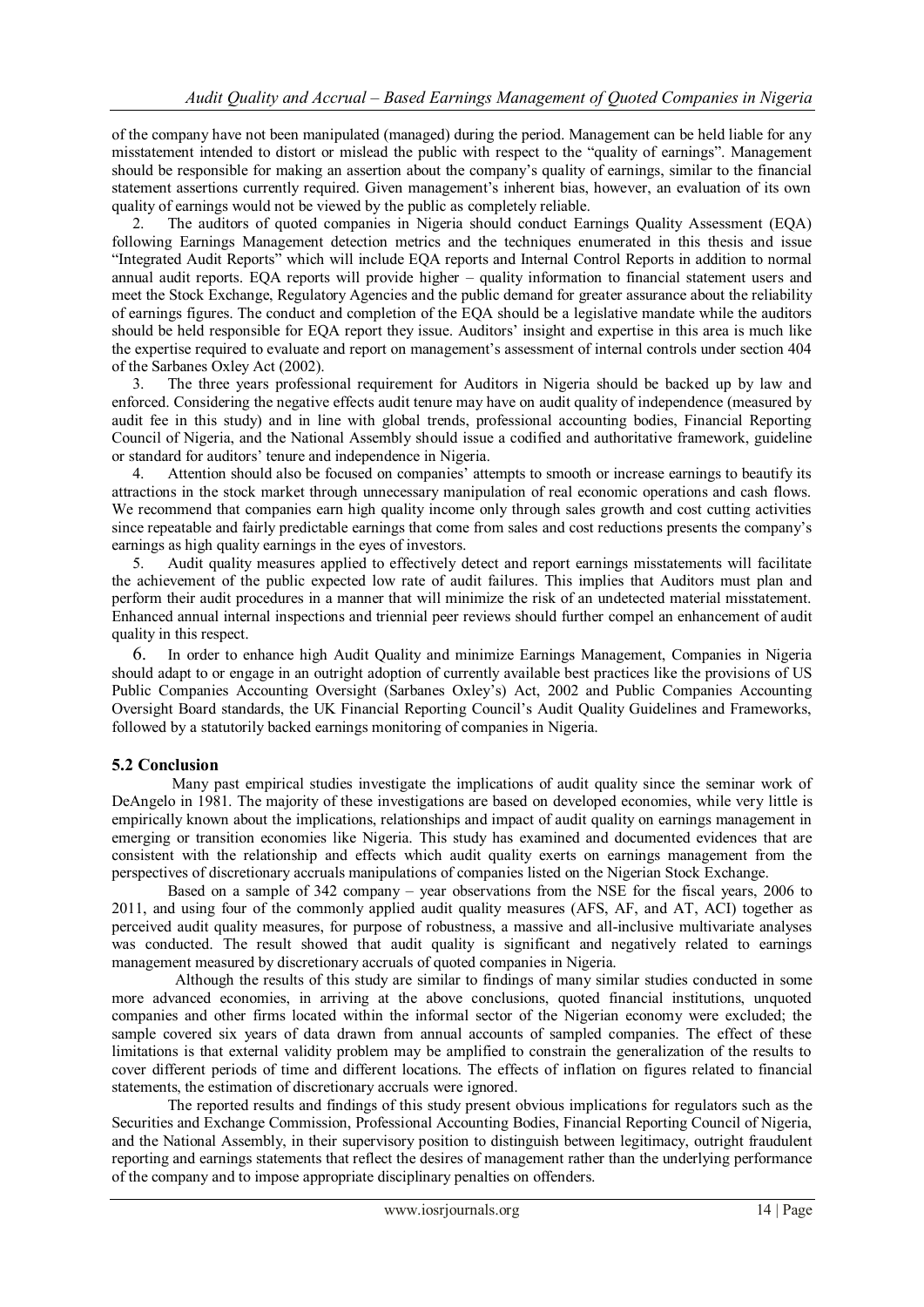#### **References**

- [1] L. E. DeAngelo, Auditor size and audit quality, *Journal of Accounting and Economics*, 3 (3), 1981, 183 199.
- [2] L. E. DeAngelo, Accounting numbers as market valuation substitutes: a study of management buyouts of public shareholders, *The Accounting Review* 61, 1986, 400 – 420.
- [3] Eurosai, Guidelines on audit quality, revised version for the consideration of Contact Committee of the Heads of the SAIs of the European Union held in Luxembourg,  $6 - 7<sup>th</sup>$  (December), 2004.
- [4] R. Watts, and J. L. Zimmermann, *Positive accounting theory* (Englewood Cliff, NJ: Prentice Hall, 1986).
- [5] W. R. Knechel, Audit lessons from the economic crisis: rethinking audit quality. *Inaugural lecture delivered at Maastricht University on Friday, September 11,* 2009.
- [6] T. Lys and R. L. Watts, Lawsuits against auditors, *Journal of Accounting Research,* 32 (Supplement), 1994, 65 93.
- [7] A. Levitt, The numbers game: speech delivered at the New York University center for law and business, New York. *[http://wwwrutgers.edu/accounting;](http://wwwrutgers.edu/accounting)* 1998.
- [8] R. K. Mautz, and H. A. Sharaf, The philosophy of auditing; *Florida, American Accounting, Association, Monograph Series* (6) *1961*.
- [9] W.A. Wallace, The economic role of the auditor in free and regulated markets: a review, *Research in Accounting Regulation,* 1, 1987, 7 – 34.
- [10] C. L. Becker, M. L. Defond, J. Jiambalvo, and K. R. Subramanyam, The effect of audit quality on earnings management, *Contemporary Accounting Research,* 15 (1), 1998, 1 – 24.
- [11] H. V. Bauwhede, M. Willekens, and A. Gaeremynck, Audit quality, public ownership and firms" discretionary accruals management, *working paper,* 2000
- [12] W. G. Heninger, The association between auditor litigation and abnormal accruals, *The Accounting Review,* 76 (1), 2001, 111 126.
- [13] A. Ebrahim,, Auditing quality, auditor tenure, client importance, and earnings management: an additional evidence, *Unpublished, Rutgers University,* 2001
- [14] C. Piot, and R. Janin,, Audit quality and earnings management in France, working paper, IUT GEA Piere Mendes France University, France, 2005
- [15] M. S. Gerayli, A. M. Yanesari and A. R. Ma"atoofi, Impact of audit quality on earnings management: evidence from Iran, *International Research Journal of Finance and Economics,* 66, 2011 *http//www.eurojournals.com/finance* Retrieved February 27, 2010
- [16] B. Lev, On the usefulness of earnings and earnings research: lessons and directions from two decades of empirical research, *Journal of Accounting Research,* 27 (Supplement), 1989, 153 – 201.
- [17] K. Schipper, Commentary on earnings management, *Accounting Horizons,* (December), 1989, 91 102.
- [18] P. M. Healy, and J. M Wahlen, A review of the earnings management literature and its implications for standard setting, *Accounting Horizons,* 13, 1999, 365 – 383.
- [19] M. L. Defond, and J. Jiambalvo, Debt covenant violation and manipulation of accruals, *Journal of Accounting and Economics,* 17 (1  $& 2)$ , 1994, 145 – 176.
- [20] D. A. McMullen, Audit committee performance: an investigation of the consequences associated with audit committees, *Auditing: A Journal of Practice and Theory,* 15 (1), 1996, 87 – 103.
- [21] P. Dechow, R. Sloan, and A. Sweeney, Causes and consequences of earnings manipulations: an analysis of firm"s subject to enforcement actions by SEC, *Contemporary Accounting Research*, 13, 1995, 1 – 36.
- [22] L. Abbott, S. Parker and G. F, Peters, The effectiveness of Blue Ribbon Committee recommendations in mitigating financial misstatements: an empirical study, *working paper,* 2000
- [23] I. M. Badawi, Motives and consequences of fraudulent financial reporting, paper presented at the  $17<sup>th</sup>$  annual convention of the global awareness society international, May, 2008, San Fracisco, USA.
- [24] A. Enofe, Reaping the fruits of evils: how scandals help reshape the accounting profession, *International Journal of Business, Accounting and Finance,* 4 (2), 2010, 53 – 69.
- [25] A. O. Okolie, and D. J. Agboma, The impact of environmental dynamics on the accounting profession in Nigeria. *Journal of Business Administration and Management,* 3 (1), 2008, 70 – 75.
- [26] J. Odia, Creative accounting and its implications for financial reporting in Nigeria, *Nigeria Journal of Business Administration,* 8 (1 & 2) (Jan/July), 2007
- [27] S. B. Adeyemi, and T. O. Fagbemi, Audit quality, corporate governance and firm characteristics in Nigeria, *International Journal of Business and Management,* 5 (5), 2010, 169 – 179.
- [28] L. Revsine, The selective financial misrepresentation hypothesis; *Accounting Horizons,* (December), 2002, 16 27
- [29] K. Schipper, and L. Vincent, Earnings quality; *The Accounting horizons*, 17 (supplement), 2003, 97 98.
- [30] J. Wells, *Principles of fraud examination* (Hboken, NJ: John Wiley and Sons, Inc., 2005)
- [31] L. Geriesh, Organizational culture and fraudulent financial reporting. *The CPA Journal*, 2006, Retrieved: February 27, 2010 <http://nysscpa.org/cpajournal>
- [32] W. P. Carey, Fallout from corporate scandals: Enron (Q & A) 2006, *http*://*[knowledge.wpcare.asu](http://knowledge.wpcare.asu/) Retrieved*: February 27th, 2010.
- [33] A. Akindayomi, Earnings management and the banking crisis of the 1990s: evidence from Nigeria, *Academy of Accounting and Financial Studies Journal*, 16 (3), 2012.
- [34] J. Jones, Earnings management during import relief investigations, *Journal of Accounting Research,* 29 (2), 1991, 193 228.
- [35] P. A. Copley, The association between municipal disclosure practices and audit quality, *Journal of Accounting and Public Policy,*  10 (4), 1991, 135 – 150.
- [36] P. M. Clarkson and D. A. Simunic, The association between audit quality, retained ownership and firm specific risk in U.S. vs. Canadian IPO markets, *Journal of Accounting and Economics,* 17, 1994, 207 – 228.
- [37] Z. V. Palmrose, An analysis of auditor litigation and audit service quality, *The Accounting Review,* 64 (1), 1988, 55 73.
- [38] D. R. Deis, and G. A. Giroux, Determinants of audit quality in the public sector, *The Accounting Review* 67 (3), 1992, 462 479.
- [39] J. R. Francis, and J. Krishnan, Accounting accruals and auditor reporting conservatism, *Contemporary Accounting Research,* 16 (1), 1999, 135 – 65
- [40] J. Krishnan, and P. C. Schauer, The differentiation of quality among auditors: evidence from the not-for-profit sector, *Auditing: A Journal of Practice and Theory.* 19 (2), 2000, 9 – 26.
- [41] J. Kim, R. Chung, and M. Firth, Auditor conservatism, asymmetric monitoring and earnings management, *Contemporary Accounting Research,* 20 (2), 2003, 323 – 359.